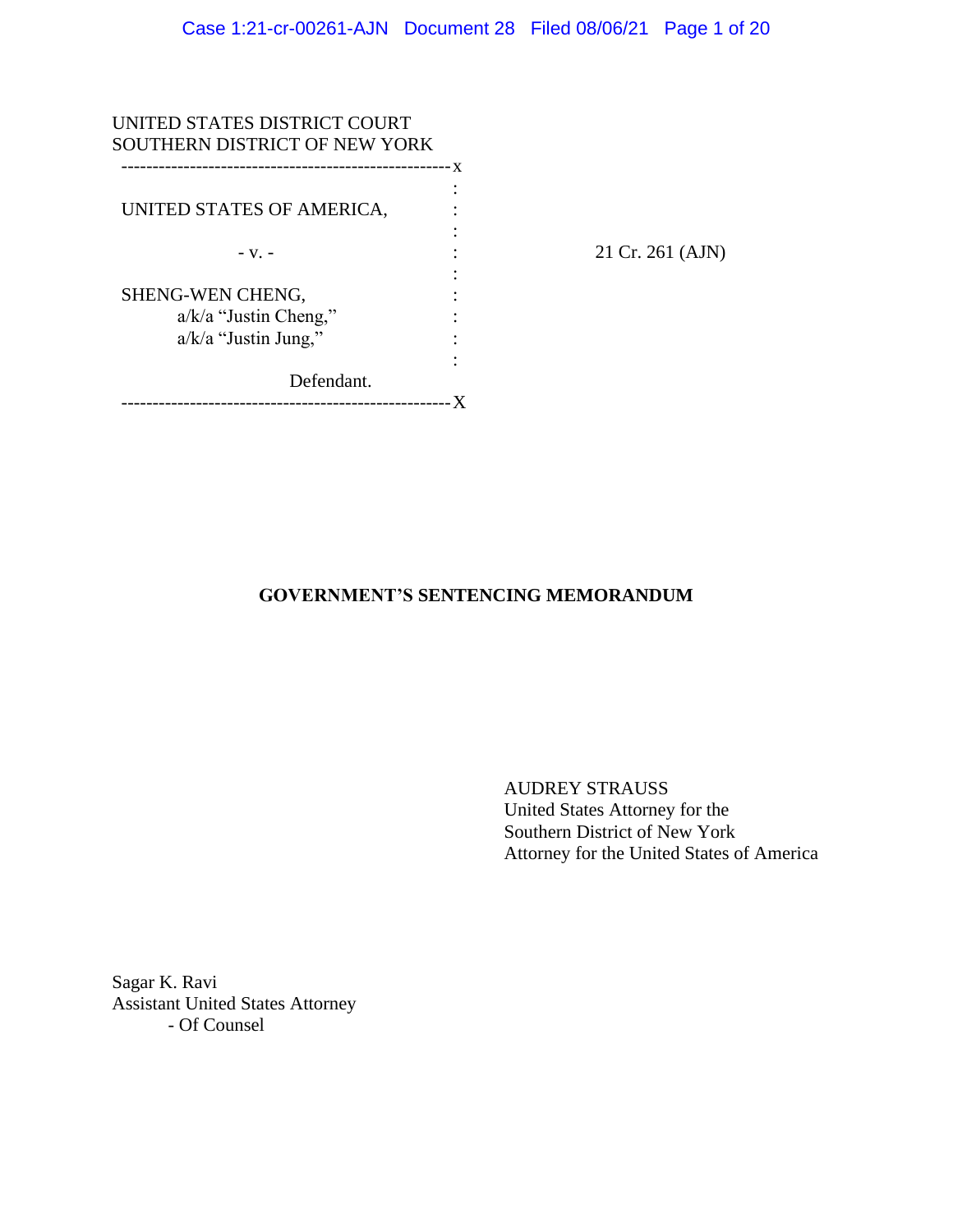#### Case 1:21-cr-00261-AJN Document 28 Filed 08/06/21 Page 2 of 20

Within two years of coming to the United States from Taiwan on a student visa to receive a college education, the defendant Sheng-Wen Cheng dropped out of school and committed a series of sophisticated fraud schemes against more than 45 victims and the Government over three years from 2017 to 2020. These schemes varied in the victims that Cheng targeted and the types of misrepresentations that he made, but they demonstrated, time and time again, Cheng's callous disregard for the financial and emotional harm he caused to victims and the consequences of his criminal conduct. Cheng's crime spree culminated in his most successful and audacious scheme in stealing millions of dollars in COVID-19 pandemic relief from the Government. Using multiple identities and sham companies, Cheng submitted fraudulent loan applications that falsely represented that he needed millions of dollars to make payroll payments to hundreds of employees, when in fact those employees never existed and Cheng used the relief funds to enrich himself and live a lavish lifestyle while others suffered from the devastating effects of the pandemic. Then, even after he was arrested, the defendant sought to proffer with the Government and lied about his own criminal conduct and also lied to the Probation Department about his family circumstances.

To reflect the seriousness of the defendant's conduct, to promote just punishment and respect for the law, and to deter this defendant and others like him, the Government respectfully requests that the Court follow the recommendation of the Probation Department and impose a sentence within the applicable U.S. Sentencing Guidelines ("Guidelines") range of 78 to 97 months' imprisonment, which would be sufficient but not greater than necessary to serve the legitimate purposes of sentencing. (Presentence Investigation Report revised July 12, 2021 ("PSR") at 39.)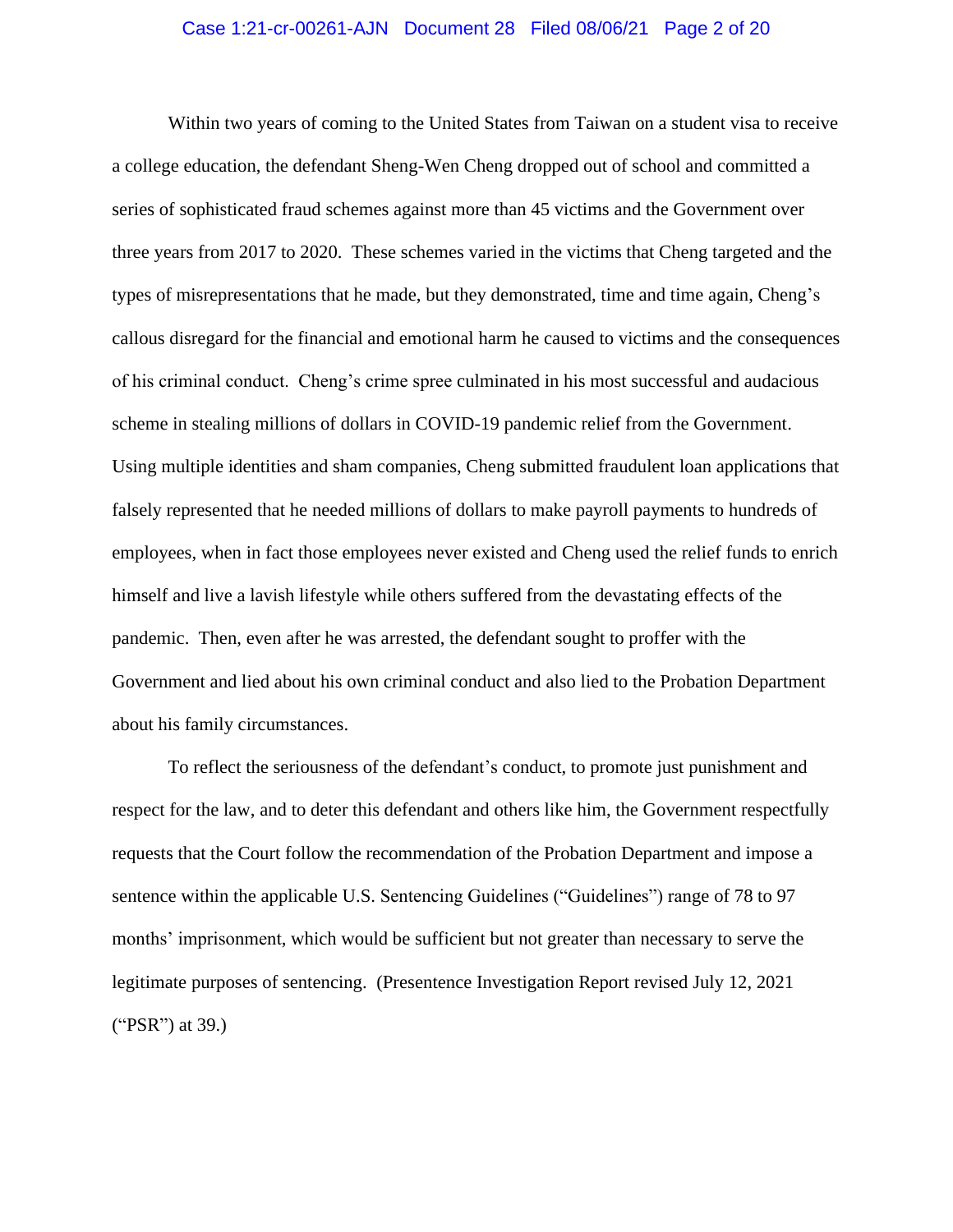## **I. OFFENSE CONDUCT**

Beginning in or about 2017, the defendant committed multiple frauds that can generally be grouped into three schemes: first, a securities fraud scheme; second, an advance fee scheme; and finally, the Payment Protection Program ("PPP") loan scheme during the COVID-19 pandemic. Each of these schemes will be discussed in turn.

### **A. The Securities Fraud Scheme**

Beginning in or about 2017 through 2019, Cheng perpetrated a securities fraud scheme in which he lied to at least six prospective investors in order to fraudulently obtain a total of approximately \$400,000 in investments in his company Alchemy Coin Technology Limited and related companies ("Alchemy Coin"). In a company white paper, Cheng represented that Alchemy Coin was developing an online blockchain-based peer-to-peer lending marketplace that would (i) allow borrowers to request a loan and for lenders on the system to directly fund it from pooled investment accounts; and (ii) bundle borrowers' debts into debt pools that would be assembled in tranches that could be purchased by investors using Alchemy tokens. Cheng sought investments in Alchemy Coin, first by executing share purchase agreements with investors and then through a "token purchase agreement" whereby investors were promised a token to reflect their investment in the company. Importantly, in written representations to investors, Cheng explicitly stated that "Alchemy is classifying our token sale as a security," that it was offering a "fully registered security token," and he even sought to distinguish his investment opportunity from other initial coin offerings ("ICOs") by claiming that "Alchemy is seeking to be a leader in operating compliantly and inline with SEC and securities regulation."

In seeking these investments, Cheng made brazen misrepresentations about Alchemy Coin's access to capital, use of investor proceeds, the product readiness of its purported lending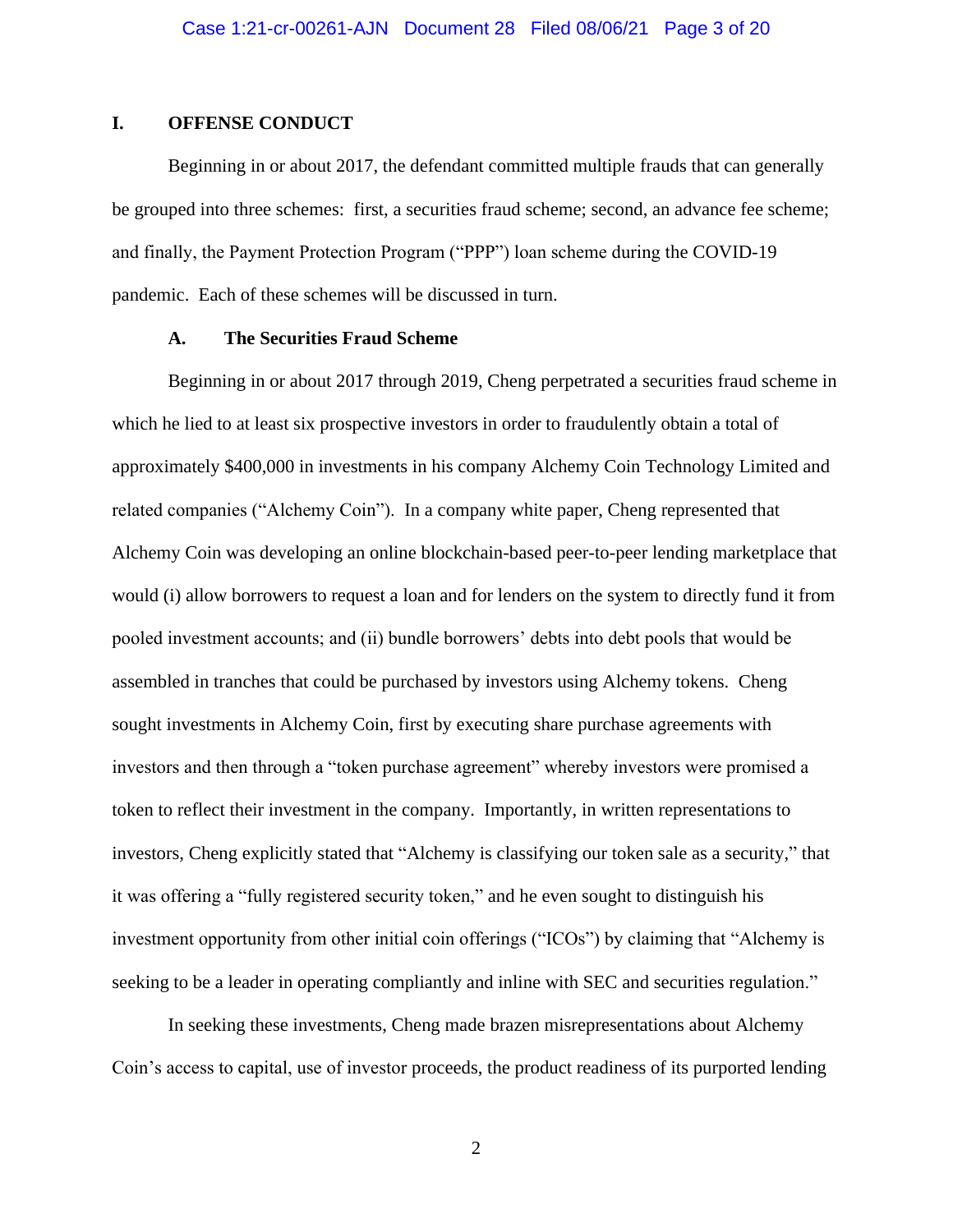#### Case 1:21-cr-00261-AJN Document 28 Filed 08/06/21 Page 4 of 20

platform, and the registration of its tokens as part of an initial coin offering. For example, Cheng falsely told at least two prospective investors who ultimately invested a total of \$275,000 that Alchemy Coin had already raised \$40 million in funding, and even provided these investors with doctored bank documents supporting that misstatement. In addition, Cheng falsely represented to at least one investor that Alchemy Coin's lending platform was already functioning and ready to deploy, when in fact the lending platform was never actually fully developed. Cheng also never registered Alchemy Coin's tokens as he had previously represented. Finally, Cheng convinced one investor to invest more funds into Alchemy Coin by engaging the victim-investor to provide marketing services to Alchemy Coin, but then Cheng did not even pay the invoices for the marketing work. These investors relied on these material misstatements made by Cheng and never received any of their money back despite repeated requests, as Cheng had spent the money largely on personal expenses. (PSR ¶ 80.)

### **B. The Advance Fee Scheme**

While the securities fraud scheme was in progress, Cheng perpetrated another scheme in which he convinced approximately 40 start-up companies to provide so-called advance "due diligence fees" of up to \$25,000 to another company owned and controlled by Cheng, Alchemyze Capital LLC ("Alchemyze"). In essence, Cheng falsely told these companies that were looking for investors that, in exchange for a due diligence fee that was fully refundable, Alchemyze would perform due diligence on the companies and assess them for investments by Alchemyze or otherwise assist them in securing funding. For example, Cheng falsely told one victim that he could invest one to five million dollars in the victim's company, but that the company had to pay a \$25,000 refundable fee for the due diligence process, which never happened. In another example, Cheng falsely told a second victim that he could invest ten to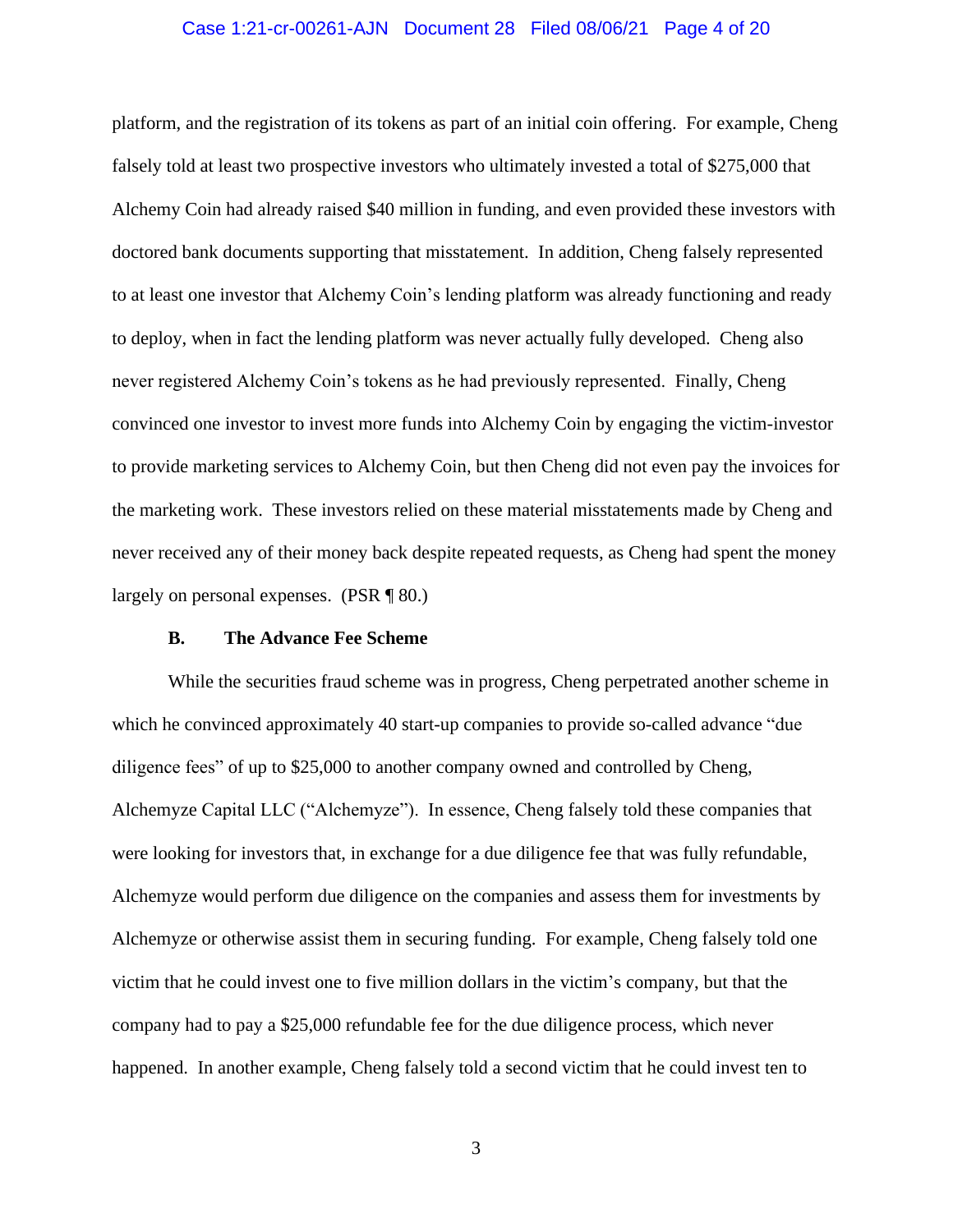#### Case 1:21-cr-00261-AJN Document 28 Filed 08/06/21 Page 5 of 20

twenty-five million dollars in the victim's company in return for a \$25,000 refundable due diligence fee that would allow Alchemyze to ensure that the company was a viable business. Cheng engaged in this same pattern of fraud again and again (*see* PSR ¶¶ 82-85), resulting in a total of approximately 40 victims who lost a total of approximately \$380,000.

Similarly to the securities fraud scheme, Cheng had no interest in or financial ability to invest in any of the victim companies, did not return the purportedly refundable fees despite repeated requests from victims, and used the fees for personal expenses as opposed to performing any due diligence. (PSR ¶ 82.) When Cheng was confronted by victims to return the fees after they realized that no investments were forthcoming, Cheng falsely told the victims that he did not have the fees and a third-party due diligence company he had employed had stolen the fees and was being investigated for fraud. (*Id.* ¶ 86.) In a particularly bold lie, Cheng told these victims that he was "going to do everything in my power to refund you back your money as much as I can." (*Id.*) This could not have been farther from the truth. Instead of returning the fees he stole from these victims, Cheng used the funds to enrich himself, including to pay for a \$13,000 per month apartment in Manhattan. (PSR ¶ 160.)

## **C. The PPP Loan Fraud Scheme**

At the height of the COVID-19 pandemic in 2020, and while Cheng was overstaying in the United States on his expired student visa (PSR ¶ 17), Cheng committed his most successful and egregious scheme and fraudulently obtained millions of dollars in Government-guaranteed loans intended to help businesses and employees struggling during the pandemic.

The Coronavirus Aid, Relief, and Economic Security ("CARES") Act, which was enacted on March 29, 2020, provided emergency financial assistance to the millions of Americans who were suffering the economic effects caused by the COVID-19 pandemic. One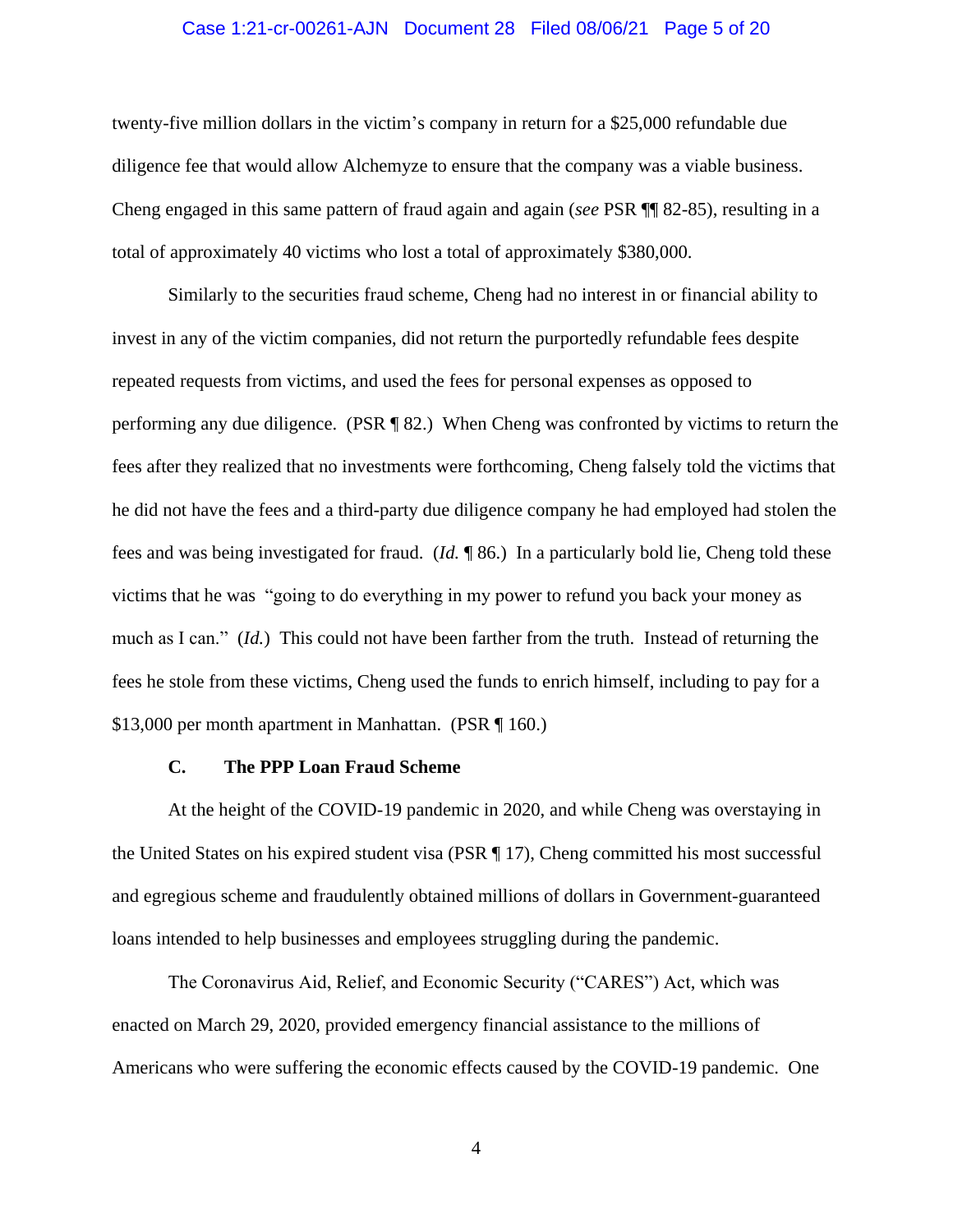#### Case 1:21-cr-00261-AJN Document 28 Filed 08/06/21 Page 6 of 20

source of relief provided by the CARES Act was the authorization of hundreds of billions of dollars in forgivable loans to small businesses to pay for payroll, mortgage interest, rent, and/or utilities. Pursuant to the CARES Act, the amount of PPP funds a business was eligible to receive was determined by the number of employees employed by the business and their average payroll costs. Businesses applying for a PPP loan must provide documentation to confirm that they have in the past paid employees the compensation represented in the loan application. The CARES Act also expanded the separate Economic Injury Disaster Loan ("EIDL") Program, which provided small businesses with low-interest loans of up to \$150,000 to help overcome the temporary loss of revenue they were experiencing due to COVID-19. To qualify for an EIDL under the CARES Act, the applicant must have suffered "substantial economic injury" from COVID-19, based on a company's actual economic injury determined by the SBA.

From in or about May 2020 through in or about August 2020, a period of just six months, Cheng used the identity of six other individuals to submit fraudulent online applications to the U.S. Small Business Administration ("SBA") and at least five financial institutions for a total of over \$7 million in loans for six different companies controlled by Cheng (the "Cheng Companies") through the SBA's PPP and EIDL Program. In connection with these fraudulent loan applications, Cheng falsely represented, among other things, that other individuals were the sole owners of the Cheng Companies and that the Cheng Companies together had over 200 employees and paid a total of over \$1.5 million in wages to those employees on a monthly basis. In fact, however, the Cheng Companies actually had a total of no more than 14 employees. Cheng supported the false statements in the loan applications by submitting doctored tax records that were never actually filed with the IRS, which contained the forged electronic signature of a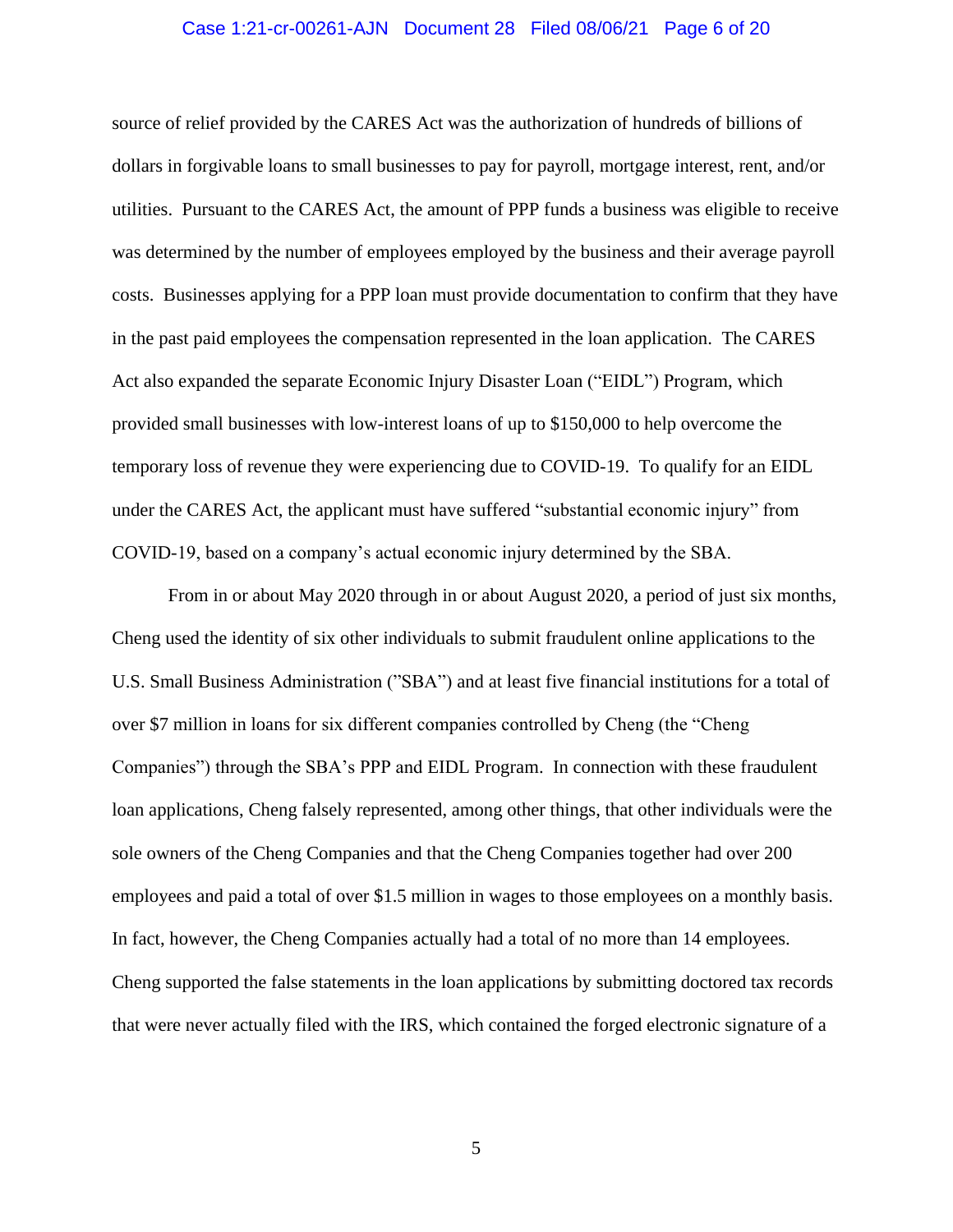#### Case 1:21-cr-00261-AJN Document 28 Filed 08/06/21 Page 7 of 20

payroll company employee, as well as fraudulent payroll records. Below is a brief description of the six fraudulent loan applications submitted by Cheng.

First, on or about May 5, 2020, Cheng used the identity of another individual ("Individual-1") to submit a PPP loan application in the amount of \$439,474.56 for Celeri Network, Inc. ("Celeri Network"). That application falsely represented that Celeri Network had 43 employees and an average monthly payroll of approximately \$175,790, when in fact Celeri Network had no more than 11 employees and paid wages of approximately \$39,000 in the first quarter of 2020. Cheng provided fabricated IRS Forms 940 and 941 purportedly signed by a payroll company employee to corroborate the false statements in the loan application. The loan was approved and disbursed to a bank account controlled by Cheng. Notably, after this loan was funded, in an interview posted on Celeri Network's website on June 1, 2020, Cheng claimed that he and his company were helping struggling businesses during the pandemic: "During COVID-19, we have helped fund millions of dollars of Paycheck Protection Program (PPP) loans for a wide variety of businesses. . . . While we have helped our clients with millions of dollars of PPP funding, there are still many more people to be helped during and after this crisis." Of course, Cheng was doing just the opposite, stealing pandemic relief funds to help himself.

Second, on or about May 21, 2020, approximately two weeks after the Celeri Network application, Cheng used the identity of a second individual ("Individual-2") to submit a PPP loan application in the amount of \$243,258 for Wynston York LLC ("Wynston"). That application falsely represented that Wynston had 17 employees and an average monthly payroll of approximately \$97,303, when in fact Wynston did not have any employees or pay any wages. Cheng provided a fabricated IRS Form 941 purportedly signed by a payroll company employee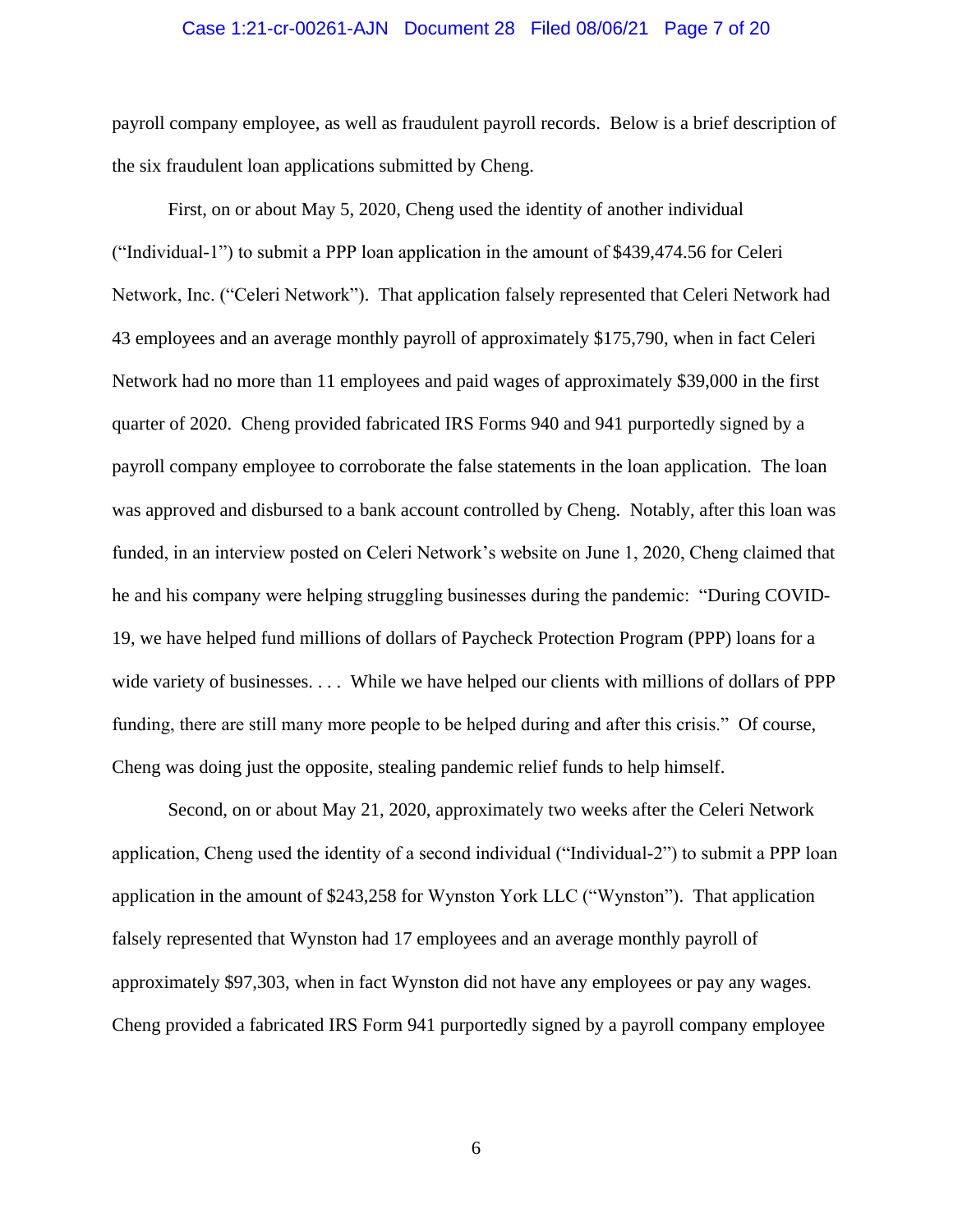#### Case 1:21-cr-00261-AJN Document 28 Filed 08/06/21 Page 8 of 20

to corroborate the false statements in the loan application. The loan was approved and disbursed to a bank account controlled by Cheng.

Third, on or about June 10, 2020, approximately three weeks after the Wyston application, Cheng used the identity of a third individual ("Individual-3") to submit a PPP loan application in the amount of \$1,540,800 for Alchemy Finance, Inc. ("Alchemy Finance"). That application falsely represented that Alchemy Finance had 87 employees and an average monthly payroll of approximately \$616,348, when in fact Alchemy Finance did not have any employees or pay any wages. When the bank asked for a payroll summary, Cheng withdrew the loan application. Then, two weeks later on June 24, 2020, Cheng submitted a PPP loan application for the same amount and containing the same misrepresentations to two other banks, one of which was later withdrawn. For the second application that was not withdrawn, Cheng provided fabricated IRS Forms 940 and 941 purportedly signed by a payroll company employee to corroborate the false statements in the loan application. The loan was ultimately approved and disbursed to a bank account controlled by Cheng.

Fourth, on or about July 14, 2020, approximately one month after the initial Alchemy Finance application, Cheng used the identity of a fourth individual ("Individual-4") to submit a PPP loan application in the amount of \$621,000 for Celeri Treasury LLC ("Celeri Treasury"). That application falsely represented that Celeri Treasury had 28 employees and an average monthly payroll of approximately \$248,400, when in fact Celeri Treasury did not have any employees or pay any wages. Cheng provided a fabricated IRS Form 940 purportedly signed by a payroll company employee to corroborate the false statements in the loan application, as well as a payroll summary listing the names of more than 30 purported employees. The loan was approved and disbursed to a bank account controlled by Cheng.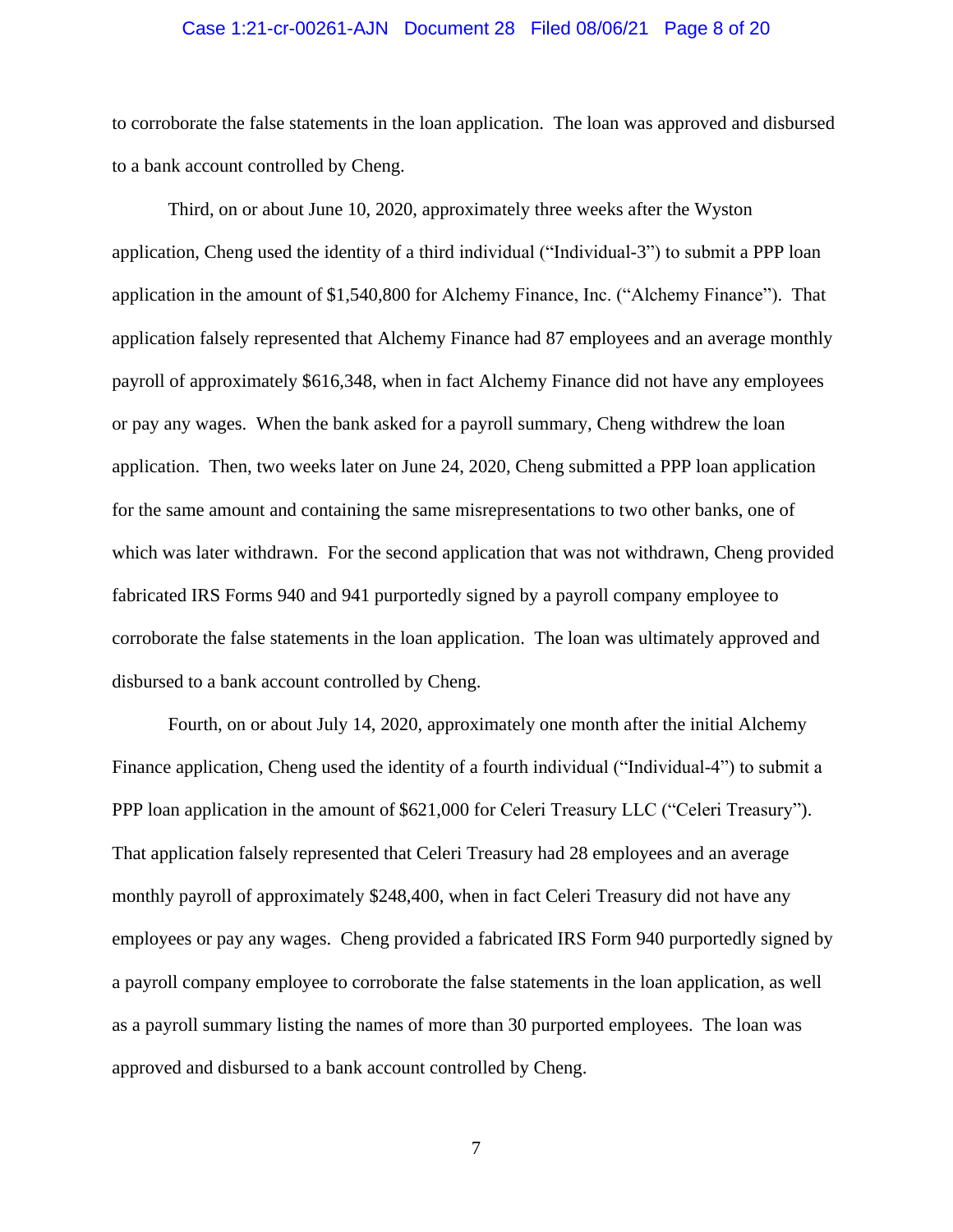#### Case 1:21-cr-00261-AJN Document 28 Filed 08/06/21 Page 9 of 20

Fifth, on or about July 25, 2020, approximately ten days after the Celeri Treasury application, Cheng used the identity of a fifth individual ("Individual-5") to submit a PPP loan application in the amount of \$622,700 for Neo Bellum Industries Inc. ("Neo Bellum"). That application falsely represented that Neo Bellum had 41 employees and an average monthly payroll of approximately \$249,047, when in fact Neo Bellum did not have any employees or pay any wages. Cheng provided a fabricated IRS Form 941 purportedly signed by a payroll company employee to corroborate the false statements in the loan application, as well as a payroll summary listing the names of purported employees. The loan was approved but the funds were not disbursed prior to Cheng's arrest on August 18, 2020.

Sixth, on or about August 4, 2020, approximately 10 days after the Neo Bellum application, Cheng used the identity of a sixth individual ("Individual-6") to submit a PPP loan application in the amount of \$916,345 for Alchemy Guarantor LLC d/b/a "Celer Offer" ("Alchemy Guarantor"). That application falsely represented that Alchemy Guarantor had 54 employees and an average monthly payroll of approximately \$366,538, when in fact Alchemy Guarantor did not have any employees or pay any wages. Cheng provided a fabricated IRS Form 941 purportedly signed by a payroll company employee to corroborate the false statements in the loan application, as well as a payroll summary listing the names of more than 50 purported employees. The loan was approved and was to be disbursed to a bank account controlled by Cheng, but the funds were frozen as a result of this investigation.

Finally, Cheng also submitted fraudulent EIDL Program applications for several of the Cheng Companies containing similar misrepresentations about the number of employees at each company, which resulted in a loan advance of \$10,000 to Celeri Network, a loan advance of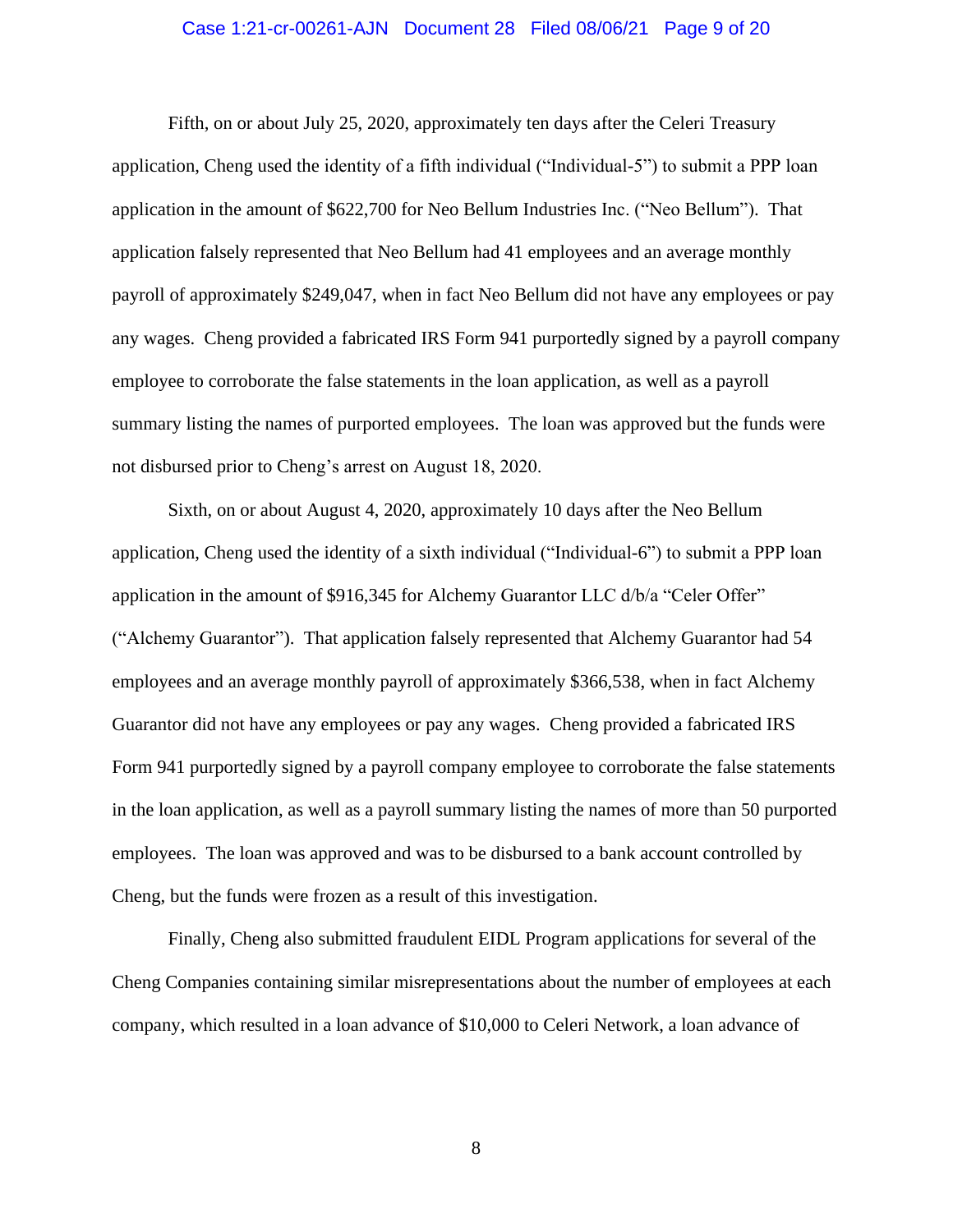\$4,000 to Wynston, and a \$150,000 EIDL to Alchemy Guarantor that was funded on August 7, 2020.

In total, Cheng succeeded at receiving approximately \$2.8 million in PPP loan proceeds that were deposited into bank accounts solely controlled by Cheng. Instead of using the PPP loan proceeds for payroll costs, mortgage interest, rent, and/or utilities for the purported Cheng Companies as he was required and agreed to do, Cheng used a portion of the \$2.8 million in loan proceeds as follows: (i) a total of at least approximately \$881,000 was transferred abroad; (ii) a total of at least approximately \$360,000 was withdrawn in cash and/or cashier's checks; and (iii) a total of at least approximately \$279,000 was spent on personal expenses, including \$40,000 for the purchase of an 18-carat gold Rolex watch, rent and move-in fees for a \$17,000 per month luxury condo and approximately \$50,000 of furnishings, at least approximately \$80,000 toward the purchase of a 2020 S560X4 Mercedes, and purchases totaling approximately \$37,000 at Louis Vuitton, Chanel, Burberry, Gucci, Christian Louboutin, and Yves Saint Laurent. While many of the items Cheng purchased with fraud proceeds were seized from his luxury condo and have been forfeited, a majority of the fraud proceeds have not been located by the Government, in large part because they were transferred abroad or withdrawn in cash.<sup>1</sup> It is thus a real possibility that Cheng may in fact still have access to those funds abroad when he is released from prison and deported.

<sup>&</sup>lt;sup>1</sup> For example, the Government was able to trace approximately \$160,000 of the PPP loan proceeds that were transferred to a bank account in Taiwan in the name of Alchemy Marketplace Inc., another company controlled by Cheng. (PSR ¶¶ 20(d), 148-49.) However, by the time the Government was able to get records relating to this account, the funds had been transferred elsewhere and the account was empty.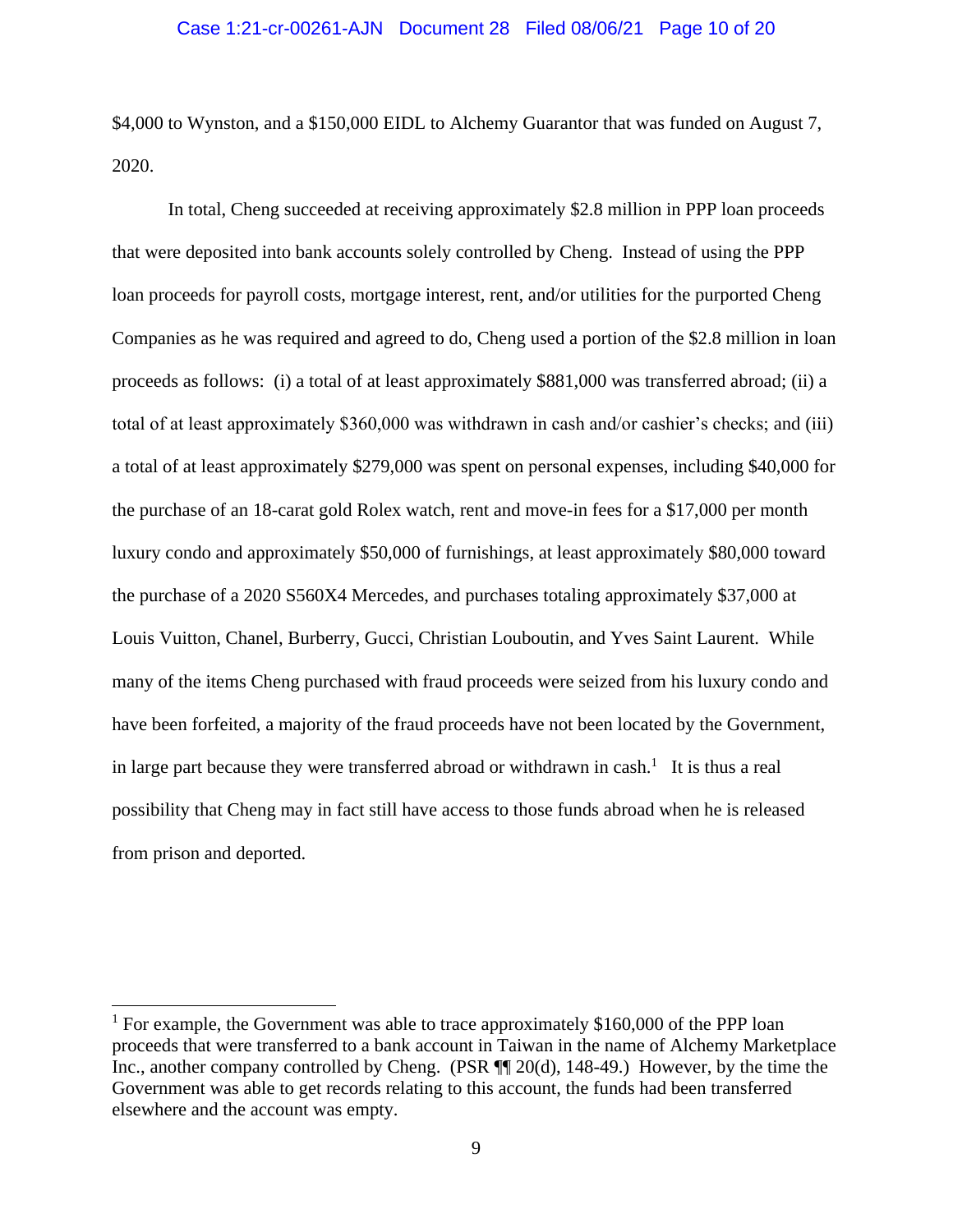#### **D. Other Lies and Misconduct by Cheng**

As noted in the PSR, outside of the schemes described above, Cheng has also lied to Government officials on multiple times. First, on May 22, 2019, when the advance fee scheme was ongoing, Cheng voluntarily met with FBI agents to report potential criminal activity involving another individual. During this interview, he repeated the lies he made to victims that Alchemy Coin had raised approximately \$25 million from investors in Dubai and another \$20 million in investments from other sources, and that Alchemyze Capital had raised \$50 million in capital from investors in Europe and Asia. (PSR ¶¶ 92-93.) Cheng also falsely stated that he did not keep any of the due diligence fees paid by victim-companies. (*Id*.)

Second, as Cheng himself acknowledges, during a proffer with the Government in connection with this case, and after he was informed that he could be prosecuted for any false statements, Cheng falsely denied committing some of the criminal conduct he now admits. (*See*  ECF No. 25 ("Def. Mem.") at 5.) In any event, putting aside whether the information provided by Cheng to the Government was credible given his false statements, the limited information he did provide to the Government did not lead to the initiation of any investigations.

Third, as the Probation Department notes, Cheng lied about having an 18-month-old son who died from COVID-19-related complications while he was in prison. (PSR ¶¶ 125-26.) The purported mother of the son has denied that she ever had any children with the defendant, and the Government has not been able to find any records related to the existence of the son, from the alleged birth to the alleged death. There was also no evidence of the presence of a child in Cheng's residence or in the phone seized from him at the time of his arrest.

Finally, Cheng also used the identity of another individual to apply for credit cards in that individual's name. (PSR ¶ 117.) During the execution of a search warrant at Cheng's residence,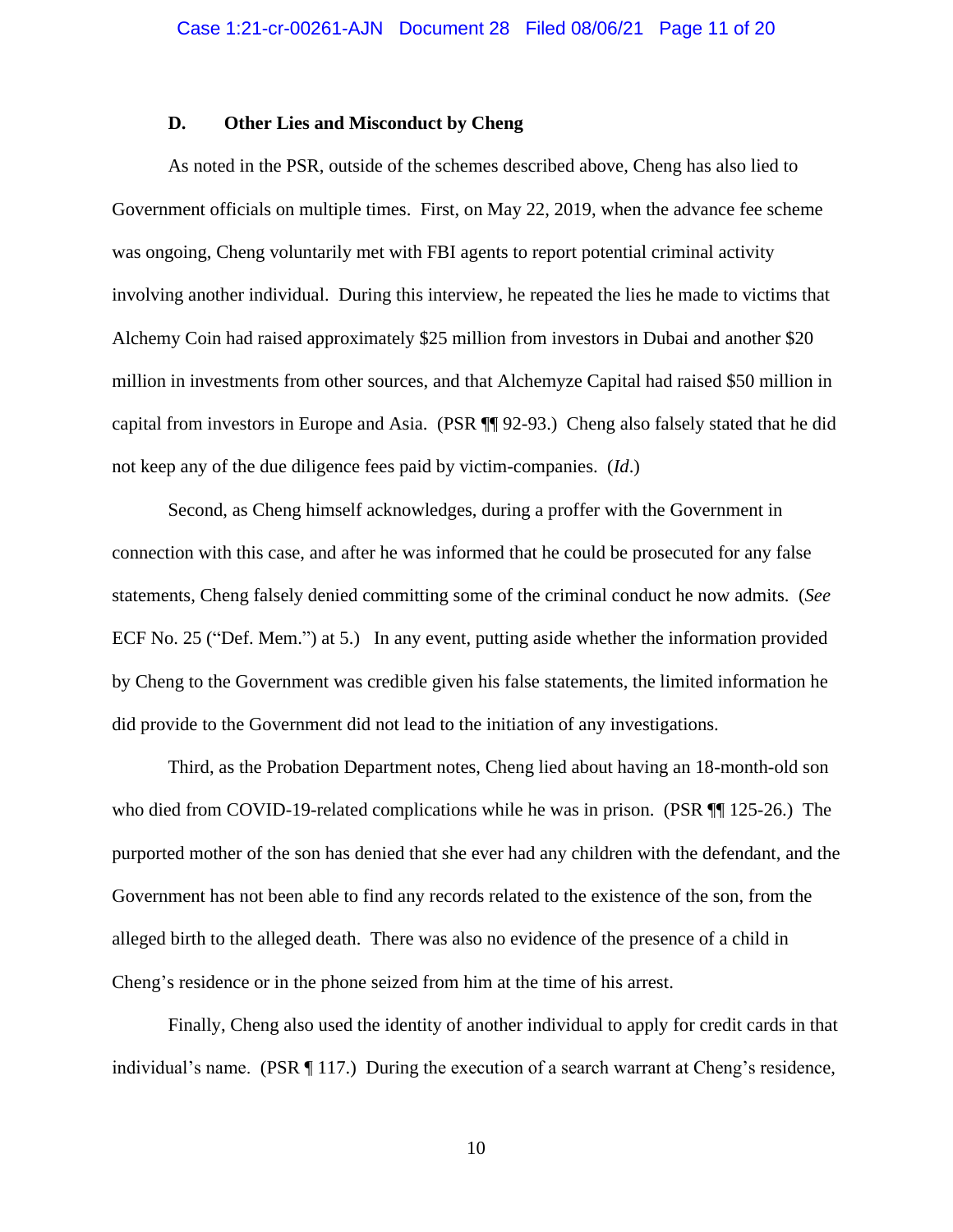### Case 1:21-cr-00261-AJN Document 28 Filed 08/06/21 Page 12 of 20

law enforcement found bank correspondence addressed to that individual, but which listed Cheng's mailing address.

#### **II. DISCUSSION**

### **A. Applicable Law and Guidelines Range**

The United States Sentencing Guidelines continue to provide strong guidance to the Court following *United States* v. *Booker*, 543 U.S. 220 (2005), and *United States* v. *Crosby*, 397 F.3d 103 (2d Cir. 2005). Although *Booker* held that the Guidelines are no longer mandatory, it also held that the Guidelines remain in place and that district courts must "consult" the Guidelines and "take them into account" when sentencing. *Booker*, 543 U.S. at 264. As the Supreme Court stated, "a district court should begin all sentencing proceedings by correctly calculating the applicable Guidelines range" — that "should be the starting point and the initial benchmark." *Gall* v. *United States*, 128 S. Ct. 586, 596 (2007).

After that calculation, however, a sentencing judge must consider seven factors outlined in Title 18, United States Code, Section 3553(a): "the nature and circumstances of the offense and the history and characteristics of the defendant," 18 U.S.C.  $\S$  3553(a)(1); the four legitimate purposes of sentencing, *see id.* § 3553(a)(2); "the kinds of sentences available," *id.* § 3553(a)(3); the Guidelines range itself, *see id.* § 3553(a)(4); any relevant policy statement by the Sentencing Commission, *see id.* § 3553(a)(5); "the need to avoid unwarranted sentence disparities among defendants," *id.* § 3553(a)(6); and "the need to provide restitution to any victims," *id.* § 3553(a)(7). *See Gall*, 128 S. Ct. at 596 & n.6.

In determining the appropriate sentence, the statute directs judges to "impose a sentence sufficient, but not greater than necessary, to comply with the purposes" of sentencing, which are:

(A) to reflect the seriousness of the offense, to promote respect for the law, and to provide just punishment for the offense;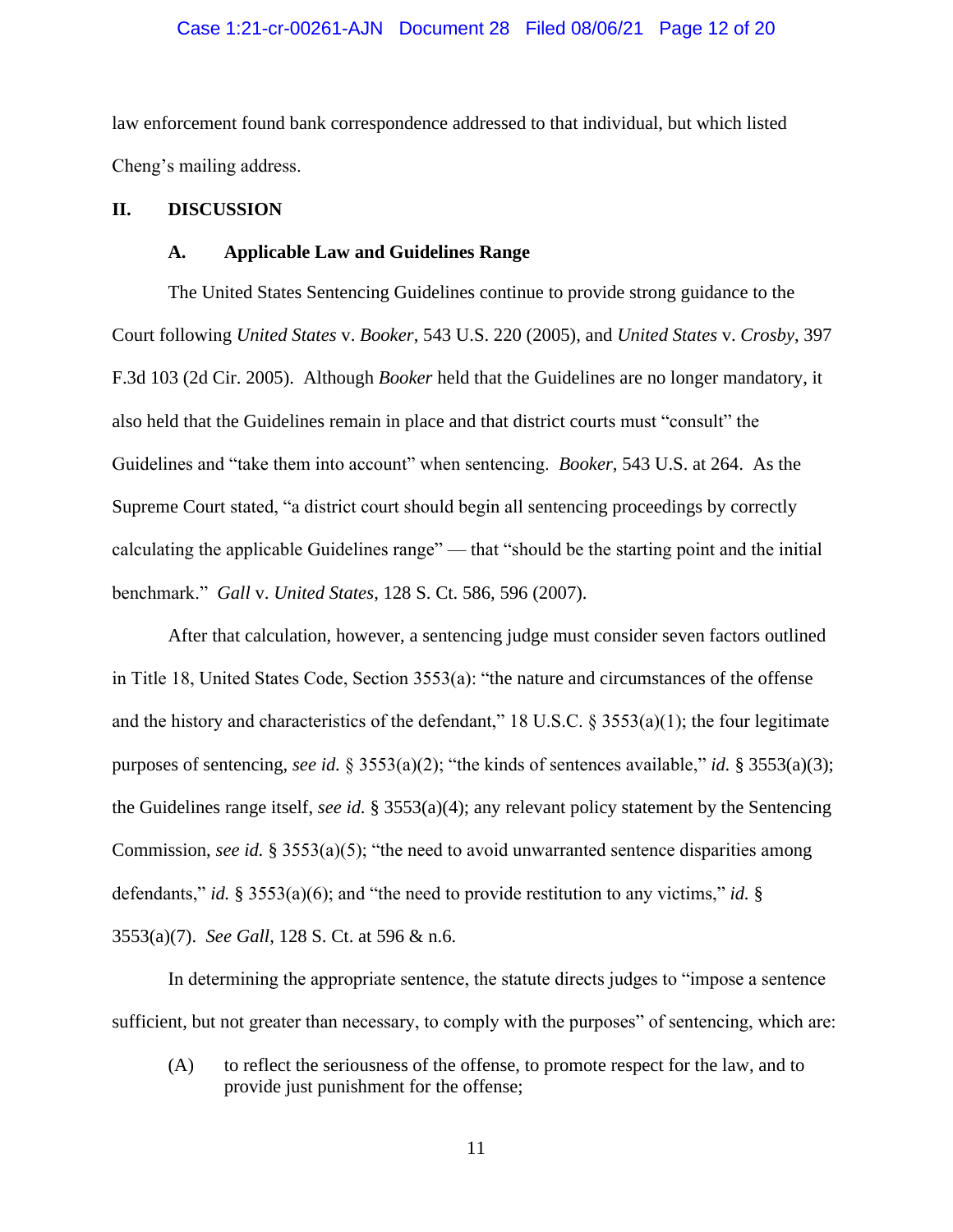- (B) to afford adequate deterrence to criminal conduct;
- (C) to protect the public from further crimes of the defendant; and
- (D) to provide the defendant with needed educational or vocational training, medical care, or other correctional treatment in the most effective manner.

## 18 U.S.C. § 3553(a)(2).

In the Presentence Investigation Report, the United States Probation Office calculates an applicable Guidelines range of 78 to 97 months, which is also in accordance with the parties' plea agreement, and recommends a sentence within the Guidelines range of 84 months on each count to run concurrently.

## **B. The Nature and Circumstances of the Offenses and the Need for Punishment Weigh In Favor of a Guidelines Sentence**

The defendant's crimes were serious in several ways. First and foremost was the harm he caused more than 45 individual victims, many of whom were not wealthy and were seeking funding for their own start-up companies. Cheng callously and repeatedly lied to one victim after another who were looking to him for start-up capital or for an exciting investment opportunity, and he took advantage of those needs in order to defraud the victims for as much money as he could. Cheng also did not hesitate to use doctored bank statements to trick his victims into believing that he had tens of millions in cash, thereby causing the victims to trust that his company was successful, that he could help them get investments, and/or that he could actually return the fees that he promised were refundable. The words of the victims speak volumes of the harm that Cheng caused them:

• "The funds that were provided to Alchemy Finance /Justin were personal funds of mine lent to our company. Despite repeated emails to Justin that these were personal funds, he failed to grasp the implications of this and chose to ignore my emails. As a result of the money we didn't receive back from Alchemy Finance/Justin, I lost the chance to purchase our family home which has therefore placed great strain on my marriage and the relationships with the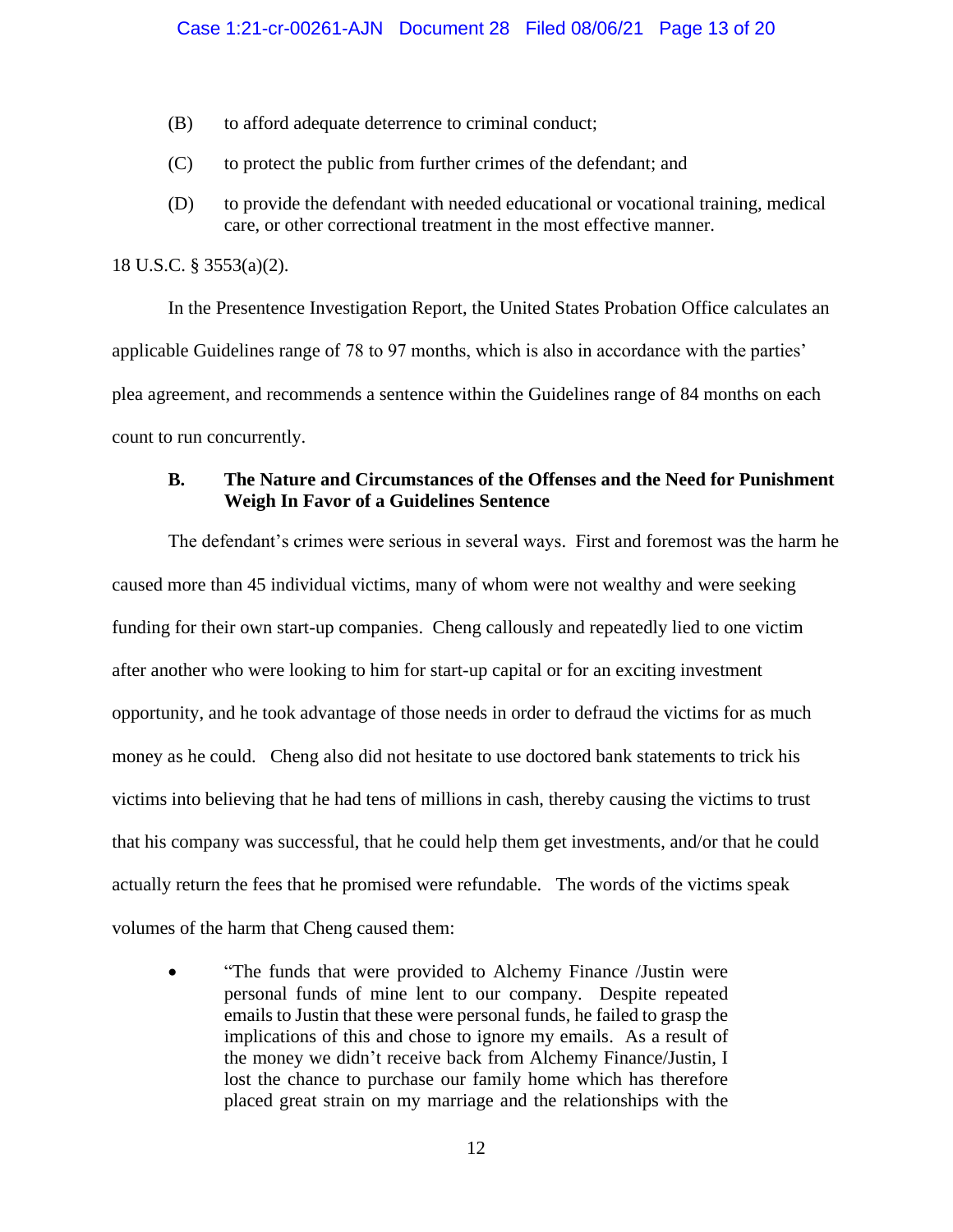rest of my family. The impact of this has been both mentally and physically draining and it has taken its toll on my health and wellbeing." (July 29, 2021 Victim Impact Submission, Statement #1.)

- "In 2018, Cheng orchestrated a complex scheme to defraud me and [my company] of substantial funds and services. . . . The financial cost that Cheng's fraud has imposed on me, [my company], and [my] employees has been disastrous. . . . [My company] was forced to lay off no fewer than four employees . . . in mid-2018. Due to the huge loss of funds and substantial time spent by my employees without payment, I was not able to meet the salary requirements of these employees. It was a heart wrenching experience having to let go of people who had been with me for more than five years, most of whom were the sole breadwinners in their families." (July 29, 2021 Victim Impact Submission, Statement #2.)
- "I felt many different emotions but mostly I felt hopeless. My hardearned savings were gone, my entire lifework and my reputation were []tainted; the embarrassment and shame outgrew me. . . . After almost a year of feeling lost, embarrassed, ashamed, anxious, and depressed, I must move forward carrying on this horrible experience with Justin." (July 29, 2021 Victim Impact Submission, Statement #3.)
- "My business and I have been dealing with both the financial and emotional effects of [the defendant's] actions on a daily basis. Justin took advantage of my start-up at a critical time when I was desperately trying to raise funding to expand my company. Justin's false legal contracts and promises haunt my team and me every time we approach a contract, to the point where no amount of due diligence is sufficient, and I can't sleep most nights worrying something similar might happen again. Because of the stress and strain Justin caused by forsaking our legitimate approach in favor of his bogus approach, all of our current investor and adviser connections have been ruined. . . . Financially, my company has suffered to the point where it is practically unrecoverable due to capital expenditures on Justin's false contracts." (July 29, 2021 Victim Impact Submission, Statement #4.)

But Cheng's crimes through the advance fee and securities schemes were not the end of

his criminal conduct. He further had the audacity to lie to the SBA and multiple banks in six

different loan applications in order to get millions of dollars in pandemic relief under the guise of

using those funds to pay wages to hundreds of needy employees, when in fact all he did was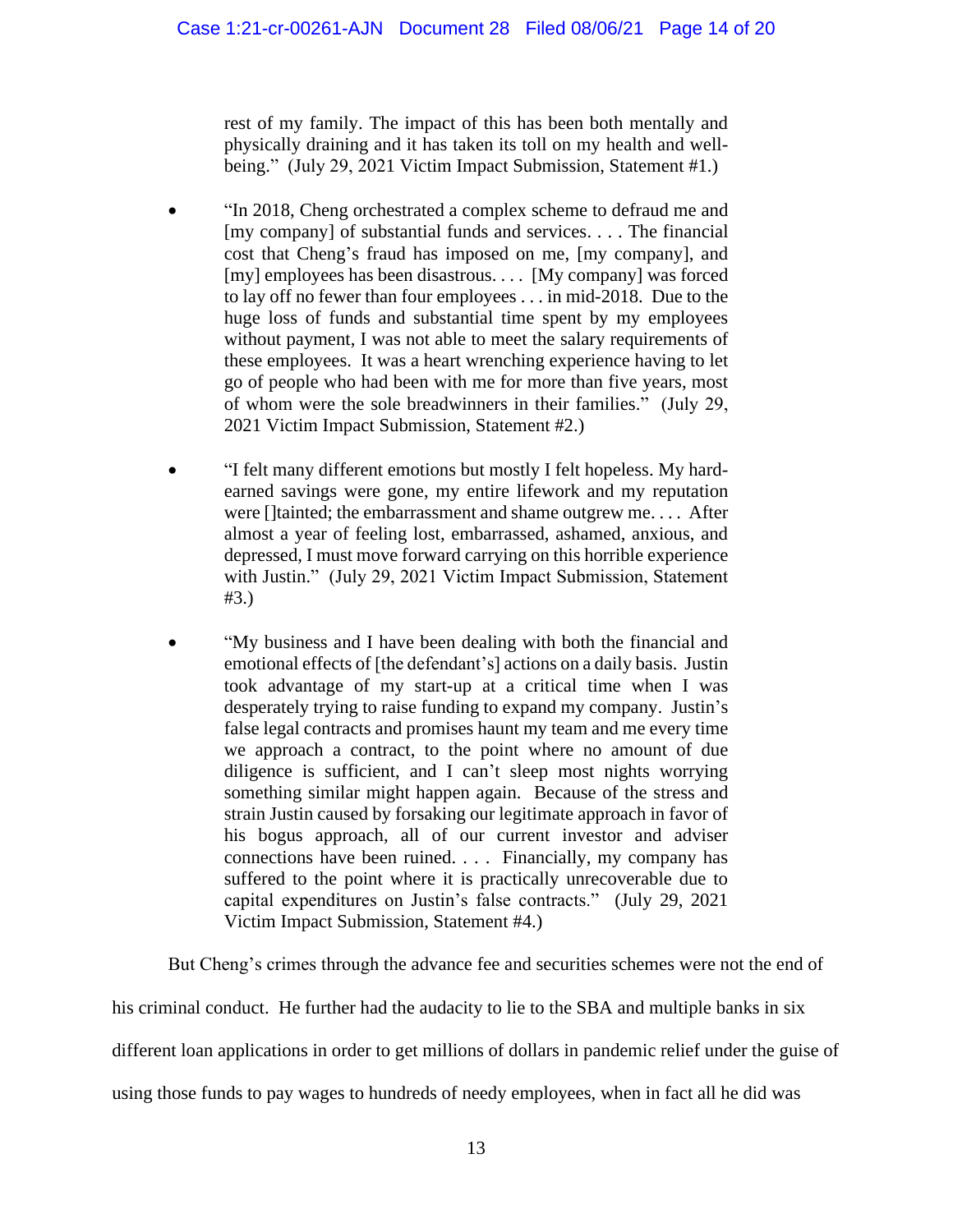#### Case 1:21-cr-00261-AJN Document 28 Filed 08/06/21 Page 15 of 20

enrich himself. And these were not simple lies. Cheng used multiple real identities to submit the loan applications to avoid scrutiny and to ensure that the applications could not be easily tied back to him. He further submitted numerous fraudulent and doctored tax records and payroll summaries, even forging the identity of an actual payroll company employee multiple times. The defendant's schemes to steal millions of dollars was thus multi-faceted, took planning, and as the victim impact statements make clear, also took a level of skill to credibly lie to the faces of multiple victims that only a savvy fraudster could pull off. (*See, e.g.,* Aug. 5, 2021 Victim Impact Submission ("I wonder how I was able to be deceived by someone so seemingly sincere and friendly, who was able to callously lie and steal money that meant a life in France with me and my partner at the time"); July 29, 2021 Victim Impact Submission, Statement #3 ("Justin [was] a man I once called friend, a man I once introduced to my significant someone, and a man I trusted so much that I gave my life-fortun[e] to.").)

The defendant's crimes were made all the more serious by the duration and scope of the offenses. Cheng engaged in multiple fraud schemes over at least three years, and those fraud schemes targeted dozens of victims and a Government pandemic relief program. The defendant was also extremely successful in his efforts to commit fraud, gaining at least approximately \$400,000 from the securities fraud, \$380,000 from the advance fee scheme, and \$2.8 million from the PPP loan fraud scheme. With these ill-gotten gains, Cheng lived a lavish lifestyle, moving into a luxury Manhattan condo along the High Line with a private pool, buying a \$40,000 Rolex and tens of thousands of dollars of luxury goods, and purchasing a new Mercedes for \$185,000, among other things. All of this while the victims of his fraud were trying to cope with their losses and struggling businesses all over America were fighting to get much-needed pandemic relief.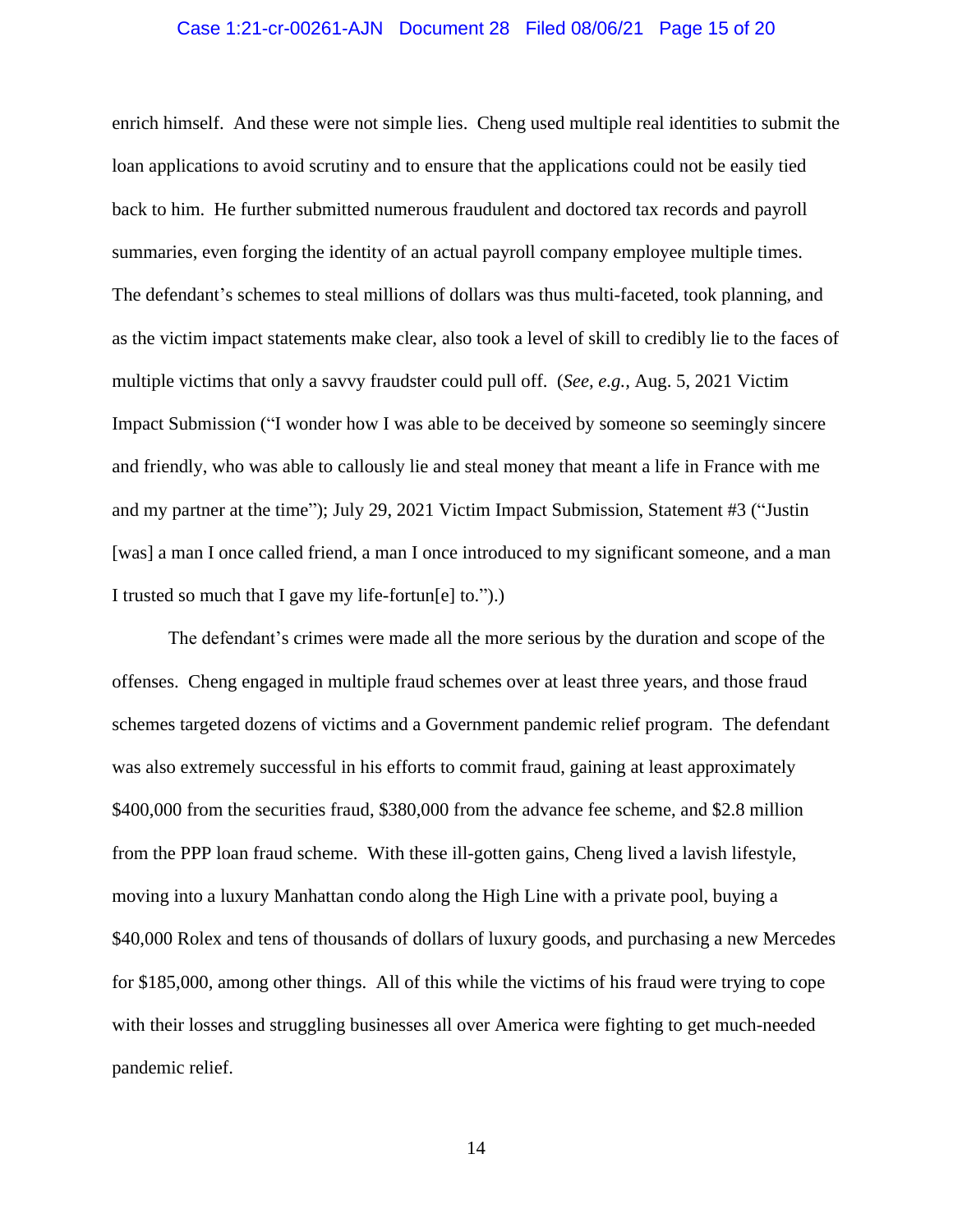#### Case 1:21-cr-00261-AJN Document 28 Filed 08/06/21 Page 16 of 20

Cheng's years of repeated lies to dozens of victims and the Government constitutes extraordinarily serious conduct that warrants significant punishment. For these reasons, the nature and circumstances of the defendant's conduct and the need for just punishment warrant a sentence within the Guidelines range.

## **C. A Guidelines Sentence Is Necessary to Promote Respect for the Law and Afford Adequate Deterrence to Criminal Conduct**

The need to afford adequate deterrence to both the defendant and the public generally also weighs strongly in favor of a significant term of imprisonment. Notably, the defendant continued to commit criminal activity despite being sued civilly for fraud in this District. In April 2019, Cheng was sued in this District for, among other things, fraud in connection with misrepresentations regarding the amount of funds raised for Alchemy Coin. *See Polites v. Alchemy Finance, Inc. et al.*, 19 Civ. 3862 (GHW) (S.D.N.Y. Complaint filed Apr. 30, 2019). Then, in June 2020, Cheng was sued for fraud in this District before Your Honor by a victim of the securities fraud scheme discussed above. *See Digilytic International FZE et al v. Alchemy Finance, Inc. et al*., 20 Civ. 4650 (AJN) (S.D.N.Y. Complaint filed June 17, 2020). Cheng appeared in both actions through counsel. Nevertheless, despite being sued for fraud – twice – in federal court, the defendant persisted in committing fraud. Indeed, *after* the second lawsuit was filed, Cheng filed three more fraudulent PPP loan applications (the applications for Celeri Treasury, Neo Bellum, and Alchemy Guarantor) and proceeded to use those proceeds to upgrade his lifestyle, rather than making amends to past victims (which would have still been illegal). Cheng's sustained fraudulent conduct despite having a pending lawsuit for fraud is strongly indicative of the need for deterrence for this defendant and to protect the public from further crimes of the defendant, even if he will be deported.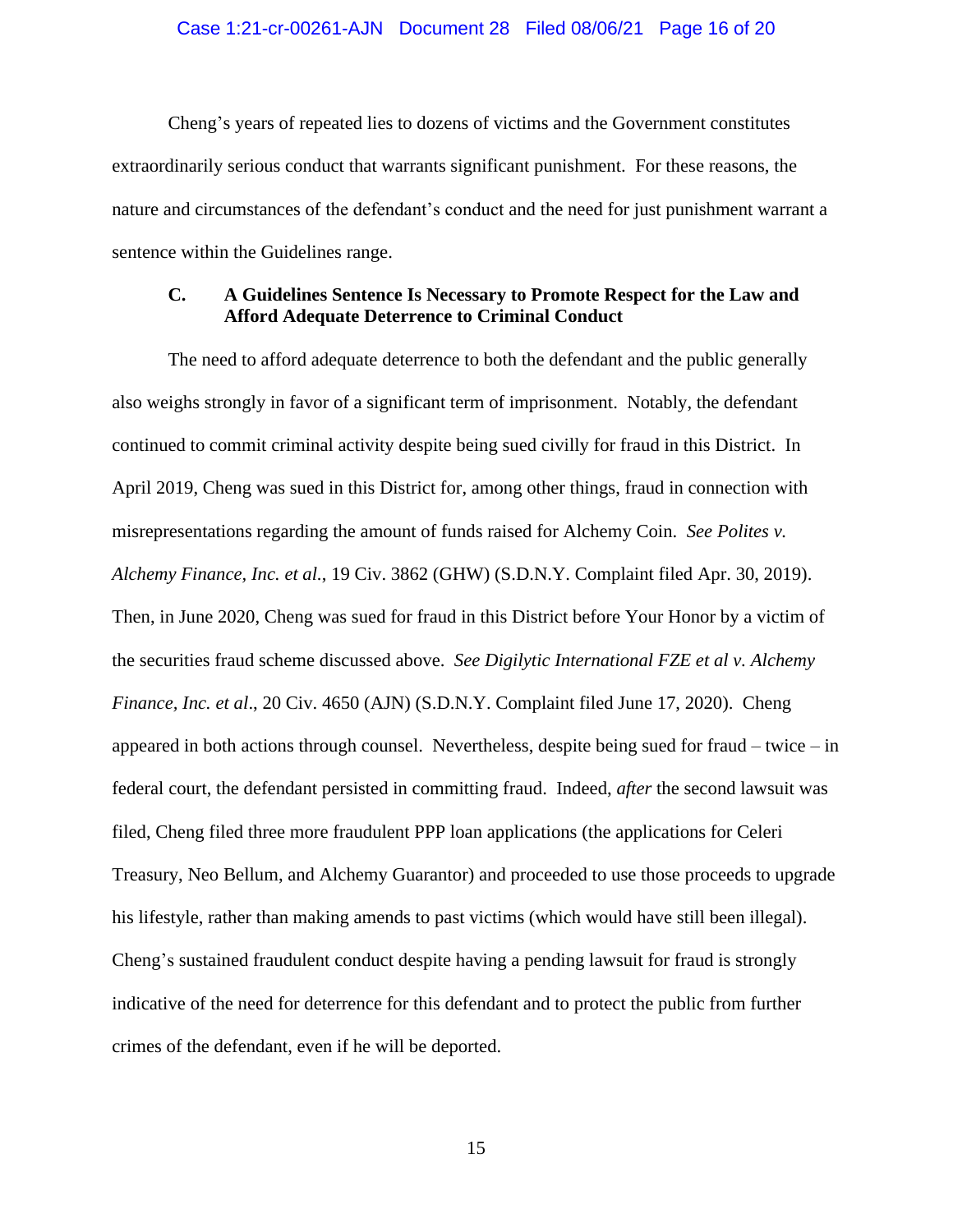### Case 1:21-cr-00261-AJN Document 28 Filed 08/06/21 Page 17 of 20

A prison sentence within the Guidelines range is also necessary to send a message to other similarly situated individuals and the public that defrauding dozens of victims as Cheng did over the course of three years will not be treated leniently and will entail a significant period of incarceration. Moreover, a strong message is also needed to deter others from lying to fraudulently secure scare pandemic funding. Such a message is particularly important at a time when such crimes involving pandemic relief, which are often difficult to detect and prosecute (and the funds are even harder to recover), have become rampant. Indeed, Congress's Select Subcommittee on the Coronavirus Crisis identified up to approximately \$84 billion in potentially fraudulent loans in the PPP and EIDL Programs.<sup>2</sup> Accordingly, the sentence imposed must demonstrate that the consequences of committing these types of fraud, particularly with the duration and scope of the frauds committed by Cheng, are severe.

### **D. The History and Characteristics of the Defendant**

For the reasons set forth above, the sentence of two years' imprisonment requested by the defendant is wholly unreasonable and the reasons proffered by the defendant for such a sentence are unpersuasive.

First, the defendant's history and characteristics do not warrant a variance from the Guidelines. The defendant makes much of the fact he was "barely more than a child when this conduct began" and that he was "only 18 at the inception of his conduct." (Def. Mem. at 2). In fact, however, the defendant (who was born in 1996) began committing the securities fraud in 2017 when he was 21 and continued to commit the PPP loan fraud through 2020 when he was 24 years old. The defendant's commission of these crimes well into his adulthood do not warrant

<sup>2</sup> *See* https://coronavirus.house.gov/sites/democrats.coronavirus.house.gov/files/2020-03- 25%20Staff%20Memo%20-%20Small%20Business%20Fraud.pdf.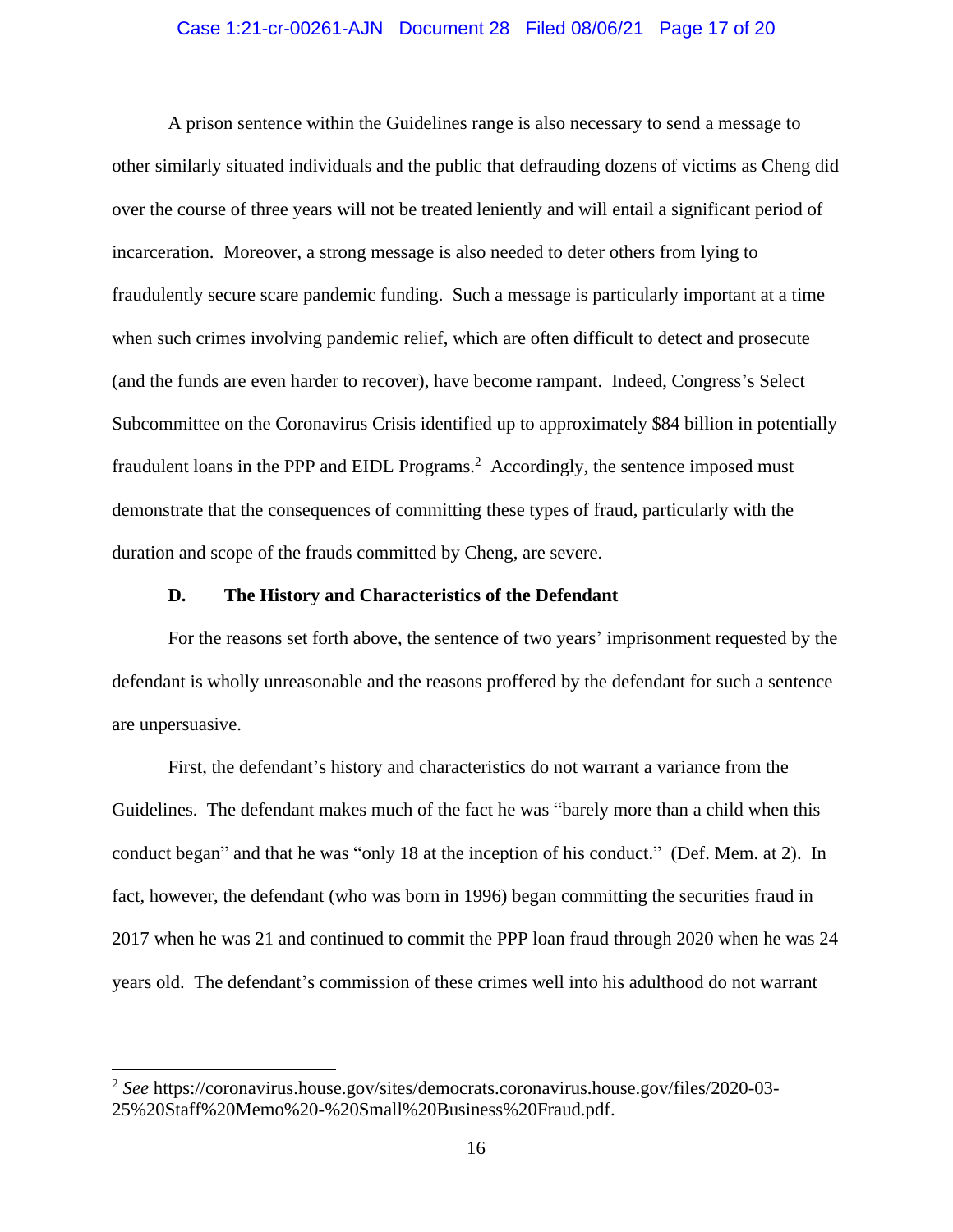#### Case 1:21-cr-00261-AJN Document 28 Filed 08/06/21 Page 18 of 20

any leniency, particularly when the defendant was even on notice through civil lawsuits that others were aware of his fraudulent conduct and yet he chose to continue committing crimes.

Second, while the Government is sympathetic to the circumstances of the defendant's childhood and the abuse he claims he suffered from his father (*see* Def Mem. at 2-4), those circumstances do not explain the choices he made, day after day, to commit fraud, nor do they mitigate, to any extent, the severe harm that he caused through his multiple crimes. At bottom, Cheng committed his crimes for one reason: greed. As he admits in his letter to the Court, Cheng began engaging in criminal conduct not because he was suffering financially, but because he "desperately started craving for more success and recognition." (Def. Ltr. at 6.) He further admitted to "spend[ing] money on expenses that would make me and my company look 'successful' in public," in order to "justify the false images that I portrayed for myself and the company." (*Id.* at 7.) As the losses from this spending piled up, Cheng "stopped trying and decided to pocket money for myself first than running the company." (*Id.*) The defendant's greed is evident from his use of a majority of the fraud proceeds for lavish personal expenses, rather than to support his family or actual employees at his companies.

Third, the defendant also suggests that his sentence should be more lenient because of the harsh conditions of confinement due to the global pandemic. (Def. Mem. at 6). While conditions of imprisonment during the pandemic were undeniably difficult, given the steep learning curve the entire world faced in figuring out how to respond to the threat of COVID-19, and the need for physical distancing in order to control the spread of the virus, those conditions do not negate the need for a very significant sentence here. This is particularly true where, as here, the defendant chose to commit fraud over and over again during the pandemic, by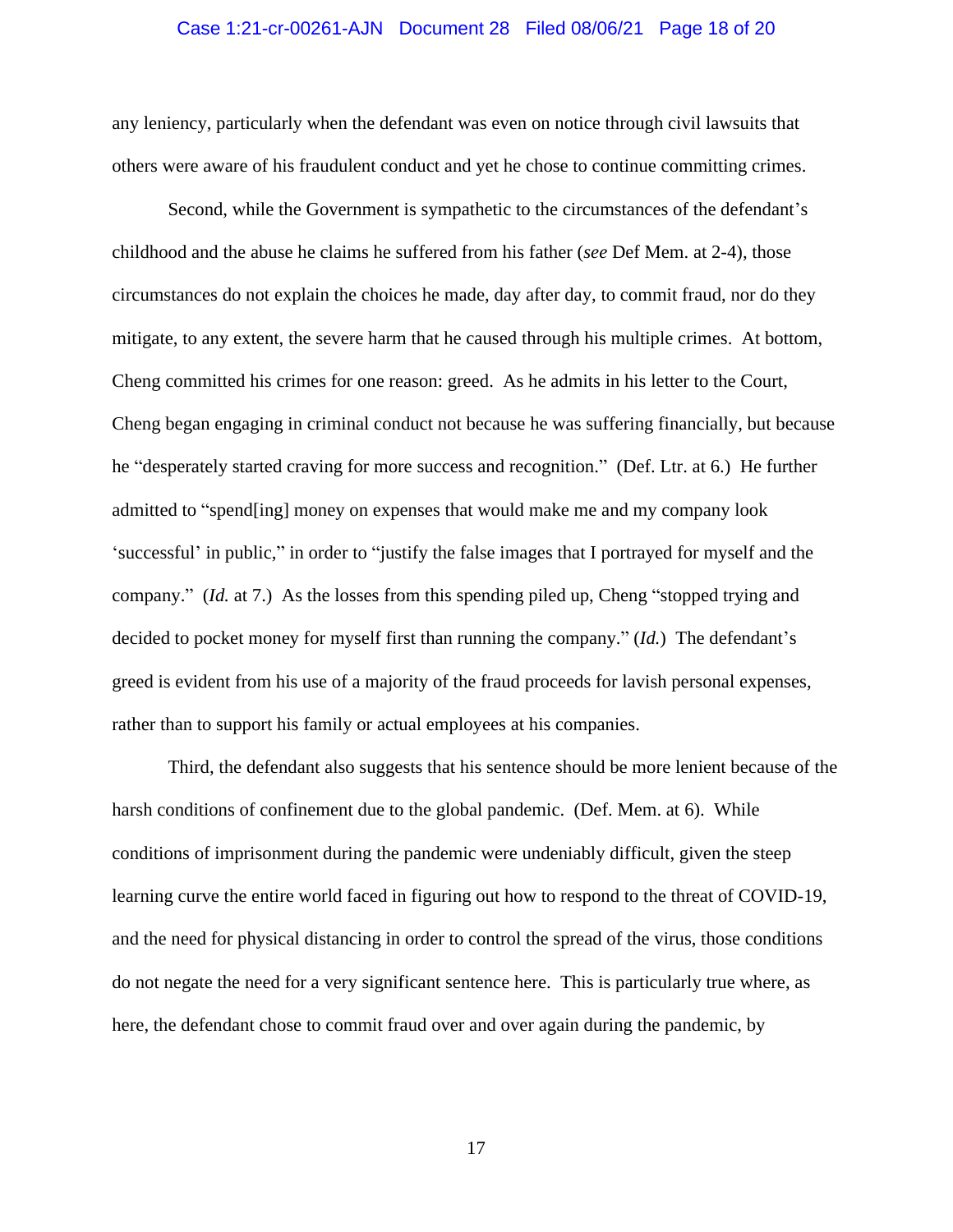### Case 1:21-cr-00261-AJN Document 28 Filed 08/06/21 Page 19 of 20

exploiting a pandemic relief program, thereby assuming the clear risk of ending up in jail during the pandemic.

Finally, the cases outside of this District cited by the defendant in support of a two-year sentence are inapposite and do not involve similarly situated defendants. (*See* Def. Mem. at 9.) As an initial matter, several of the cases involving a 24-month sentence, which the defendant is seeking, involve defendants who submitted fraudulent loan applications but did not actually receive any money. *See U.S. v. Rai*, 21 Cr. 9 (E.D. Tex.); *U.S. v. Hayford*, 20 Cr. 88 (N.D. Okla.); *U.S. v. Jackson*, 20 Cr. 112 (S.D. Ohio). In the cases cited by the defendant where fraud proceeds were actually received, all of them involved significantly lower loss amounts and lower Guidelines ranges. *See U.S. v. Jaafar*, 20 Cr. 185 (E.D. Va.) (12-month sentence for defendant who submitted 18 PPP loan applications and received \$1.4 million, where Guidelines range was 24 to 30 months); *U.S. v. Tezna*, 21 Cr. 77 (E.D. Va.) (18-month sentence for defendant who submitted three PPP loans and received approximately \$275,000, where Guidelines range was 21 to 27 months); *U.S. v. Suber*, 20 Cr. 110 (E.D. Va.) (24-month sentence for defendant who submitted one PPP loan application and received approximately \$350,000, where Guidelines range was 33 to 41 months); *U.S. v. Baker*, 20 Cr. 20355 (E.D. Mich.) (24-month sentence for defendant who submitted one PPP loan application and received approximately \$590,000, where Guidelines range was 30 to 37 months); *U.S. v. Crowther*, 20 Cr. 114 (M.D. Fl.) (37-month sentence for defendant father of three young children who submitted one PPP loan application and received approximately \$2.1 million); *U.S. v. Clawson*, 21 Cr. 39 (D. Or.) (24-month joint sentencing recommendation for defendant who innocently received \$145,000 in PPP loan proceeds and then converted them for personal use). Importantly, none of the PPP cases cited by the defendant involve defendants who received more money than Cheng or who perpetrated as